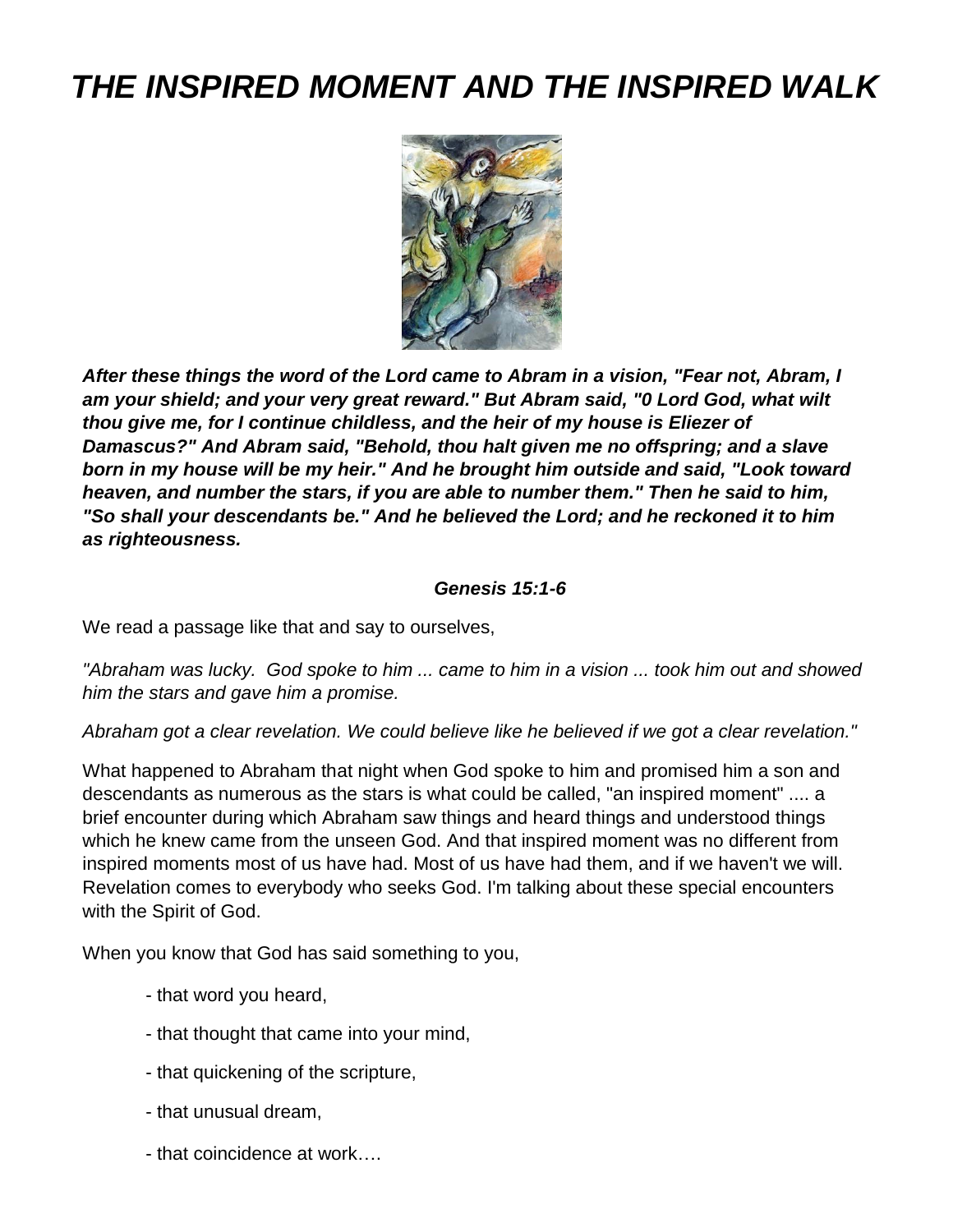Contained within it-

- a promise to you from God.....
- or a call from God,
- or a command from God.

### **During that inspired moment you knew that God spoke.**

Now the important thing about Abraham was that the life he lived between those inspired moments was "an inspired walk." With a few exceptions, which the scriptures make no attempt to hide, Abraham lived in daily life the light that came to him in those inspired moments.

### *And he believed the Lord; and he reckoned it to him as righteousness.*

...which means he took that word which was given to him in the inspired moment and lived in that word during all the ordinary days. And thus Abraham transformed the ordinary days into days of faith.

Our tendency is to rejoice in those inspired moments,

to glory in them,

to remember them, to talk about them,

to share them with our friends ...

But the life we live through the dull days tends to be dull, uninspired, often faithless.

*"Lord, please send me some more inspiration. I'm getting depressed!"*

And the Lord answers,

*"Walk in the light I've already given you."*

*" Do something with the word I've already spoken to you---and every day of your life will be inspired."*

We need to learn two lessons from Abraham.

**1. We need to learn to recognize the inspired moment when it comes.**

**2. We need to learn to bring the glory of the inspired moment down into our daily walk.**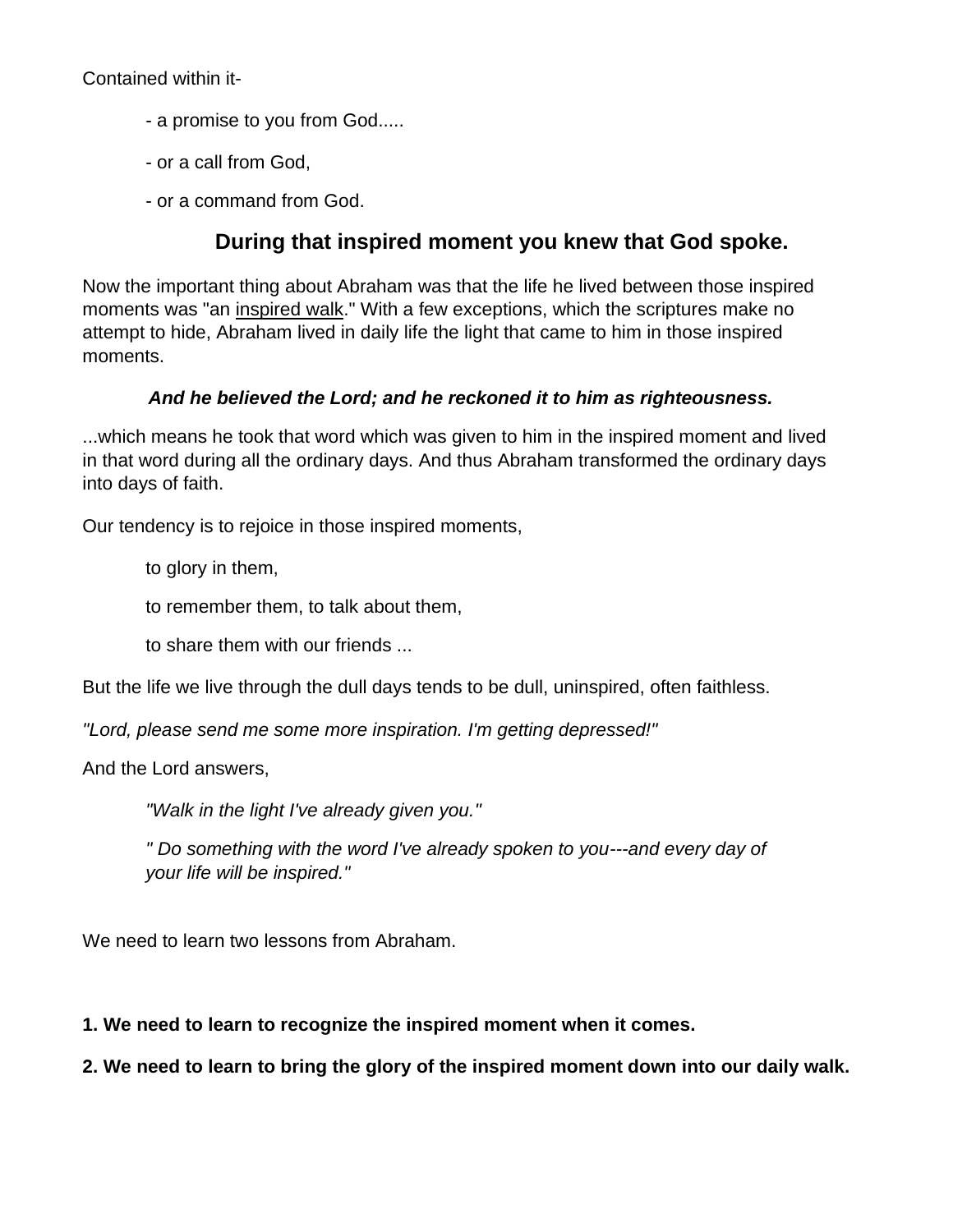### **We need to recognize the inspired moment when it comes.... to welcome it as a gift from God.**

So many times the Lord draws near and speaks in the most wonderful way and we miss it.

### *And the Lord appeared to him by the oaks of Mamre, as he sat at the door of his tent*

*in the heat of the day. He lifted up his eyes and looked, and behold, three men stood in front of him. When he saw them, he ran from the tent door to meet them, and bowed himself to the earth and said, "My lord, if I have found favor in your sight, do not pass by your servant. Let a little water be brought and wash your feet, and rest yourselves under the tree, while I fetch a morsel of bread, that you may refresh yourselves, and after that you may pass on since you have come to your servant." So they said, "Do as you have said." And Abraham hastened into the tent to Sarah, and said, "Make ready quickly three measures of fine meal, knead it, and make cakes." And Abraham ran to the herd, and took a calf, tender and good, and gave it to the* 



*servant, who hastened to prepare it. Then he took curds and milk, and the calf which he had prepared, and set it before them; and he stood by them under the tree while they ate.* 

### *Genesis 18:1-8*

...Abraham lifted-up his eyes and looked, and behold three men stood in front of him. He could have said, "What do you guys want? Why are you wandering around out here in the heat of the day?" These three men didn't have halos or shining faces, yet Abraham was so God-hungry that he knew when he was in the presence of the holy. He ran to them, bowed down, and offered them hospitality.

# *Blessed are the pure in heart for they shall see God.*

Blessed are the pure in heart for they shall recognize the messengers of God when they draw near ... the voice of God when he speaks.

*They said to him, "Where is Sarah your wife?" And he said, "She is in the tent." The Lord* 



*said, "I will surely return to you in the spring, and Sarah your wife shall have a son." And Sarah was listening at the tent door behind him. Now Abraham and Sarah were old, advanced in age; it had ceased to be with Sarah after the manner of women. So Sarah laughed to herself, saying, "After I have grown old, and my husband is old, shall I have pleasure?" The Lord said to Abraham, "Why did Sarah laugh, and say, 'Shall I indeed bear a child, now that I am old?' Is anything too hard for the Lord? At the appointed time I will return to you, in the spring, and Sarah shall have a son."*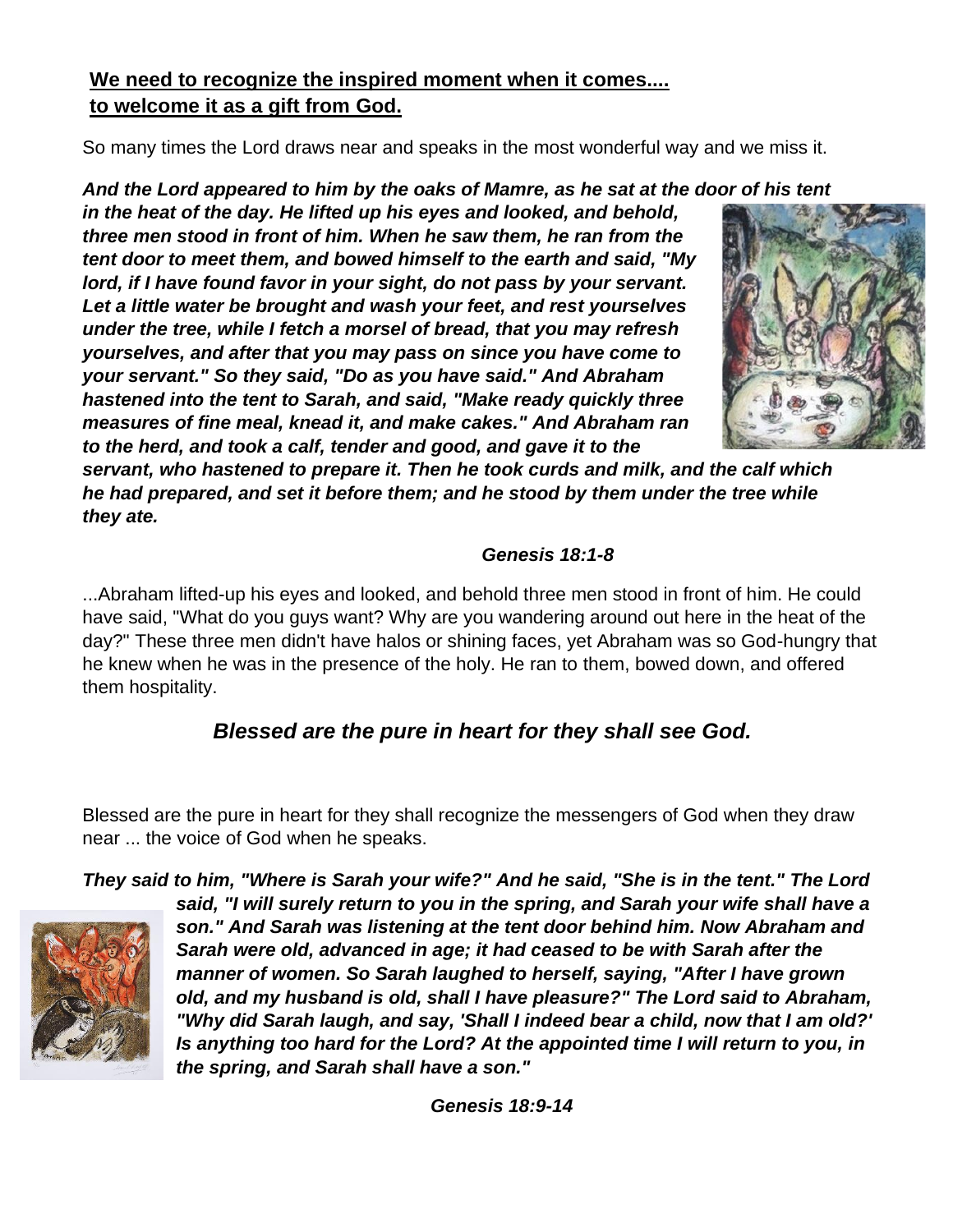### *..."I will surely return to you in the spring, and Sarah your wife shall have a son ... Is anything too hard for the Lord?"*

This was an inspired moment and when it came to Abraham he seized it...he welcomed it.

Every time Jesus visited a village, or spoke to a man, or a woman; he brought them an inspired word ... a word from God.

There were those who recognized this blessing and welcomed it, received it.

And there were those who were just too busy with their own program ... often too busy with their own *religious* program ... to hold still and bow before the Lamb of God and listen, and worship.

- When Peter fell on his knees before Jesus in the fishing boat he was seizing an inspired moment.

- When the two disciples suddenly recognized the risen Jesus as he broke bread that evening in Emmaus they were welcoming a moment of glory.

This kind of thing often happens when we're gathered together in the name of the Lord...

- someone says something,
- something happens during a hymn,
- an assurance visits as we eat the bread,
- a burden lifts,
- a fear evaporates ....
- an answer comes.

Sometimes it happens when we're together with a few sisters and brothers in a house, or when we're alone. Sometimes out of the mouth of a total stranger come words straight from heaven ...

God give us grace to recognize these moments and to welcome the Spirit of the Lord.

### **But now, we need to learn from Abraham to bring the glory of the inspired moment down into our daily walk.**



- The inspired moment is God's gift to us.
- The inspired walk is our thank-offering back to God.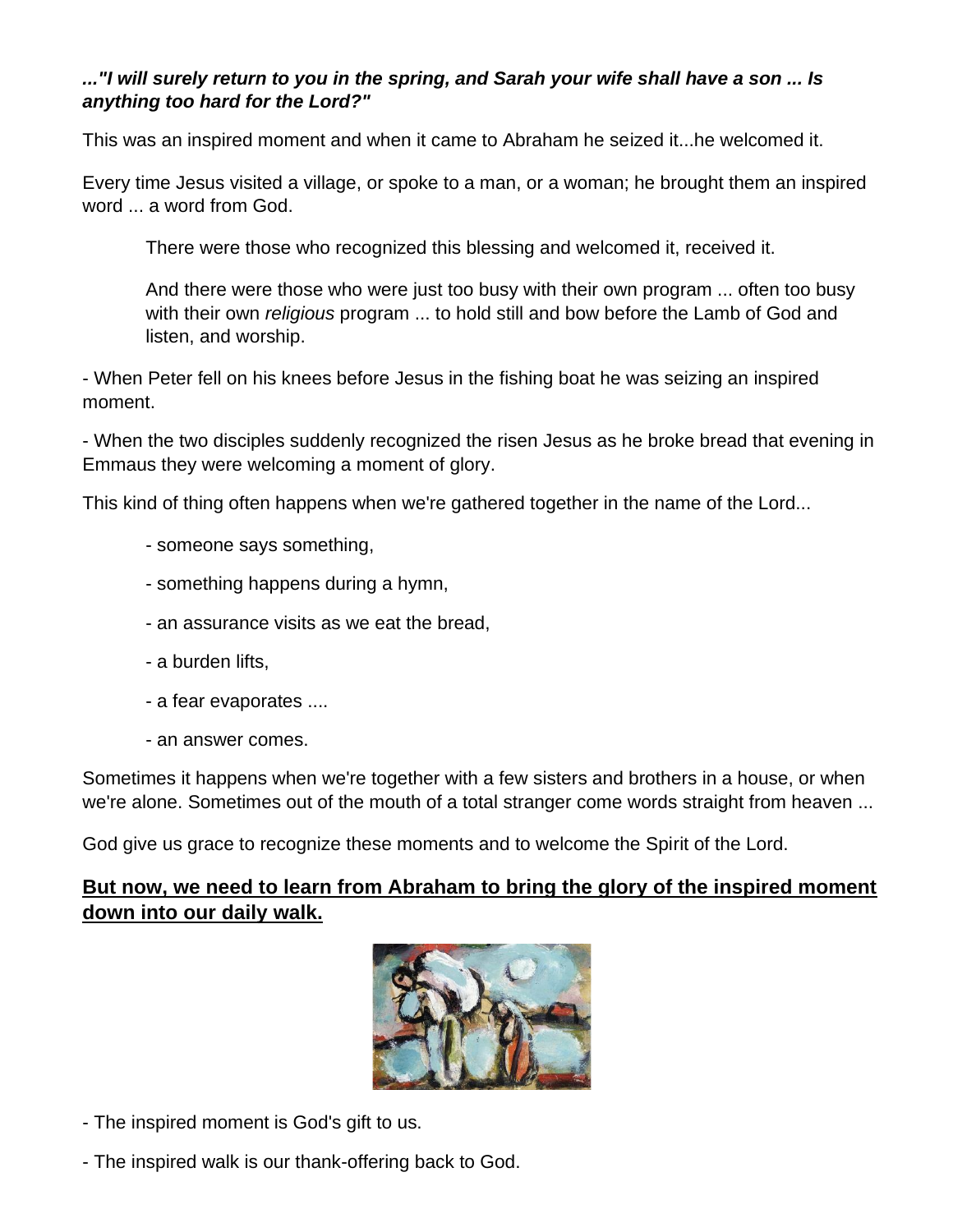*When Abram was ninety-nine years old the Lord appeared to Abram, and said to him, "I am God Almighty; walk before me, and be blameless. And I will make my covenant between me and you, and will multiply you exceedingly." Then Abram fell on his face; and God said to him, "Behold, my covenant is with you, and you shall be the father of a multitude of nations."*

*Genesis 17:1*

# **..."I am El Shaddai, God Almighty ... walk before me and be blameless.**

Walk the walk of faith...live the life of faith and you will be blameless."

- And Abraham did.

*"No longer shall your name be Abram, but your name shall be Abraham; for I have made you the father of a multitude of nations. I will make you exceedingly fruitful; and. I will make nations of you, and kings shall come forth from you. And I will establish my covenant between me and you and your descendants after you throughout their generations for an everlasting covenant, to be God to you and to your descendants after you."*

### *Genesis 17:5-7*

But this covenant hinged on Abraham walking the walk of faith, which for Abraham meant trusting God every day of his life in every area of his life.

Faith in God - ruling his relationship with Sarah.

Faith in God - governing the way he dealt with his servants,

- the way he handled his possessions,
- the way he looked out for his impulsive nephew Lot,
- the way he raised his son Isaac.

# **"I am God Almighty...walk before me and be blameless,**

...bring my glory down into the ordinary days,

...pour out in your daily living the grace which I have poured in here on the mountaintop."

That's exactly how we live when we follow Jesus.

*"I have been crucified with Christ; it is no longer I who live, but Christ who lives in me; and the life I now live in the flesh I live by faith in the Son of God, who loved me and gave himself for me."* 

*Galatians 2:20*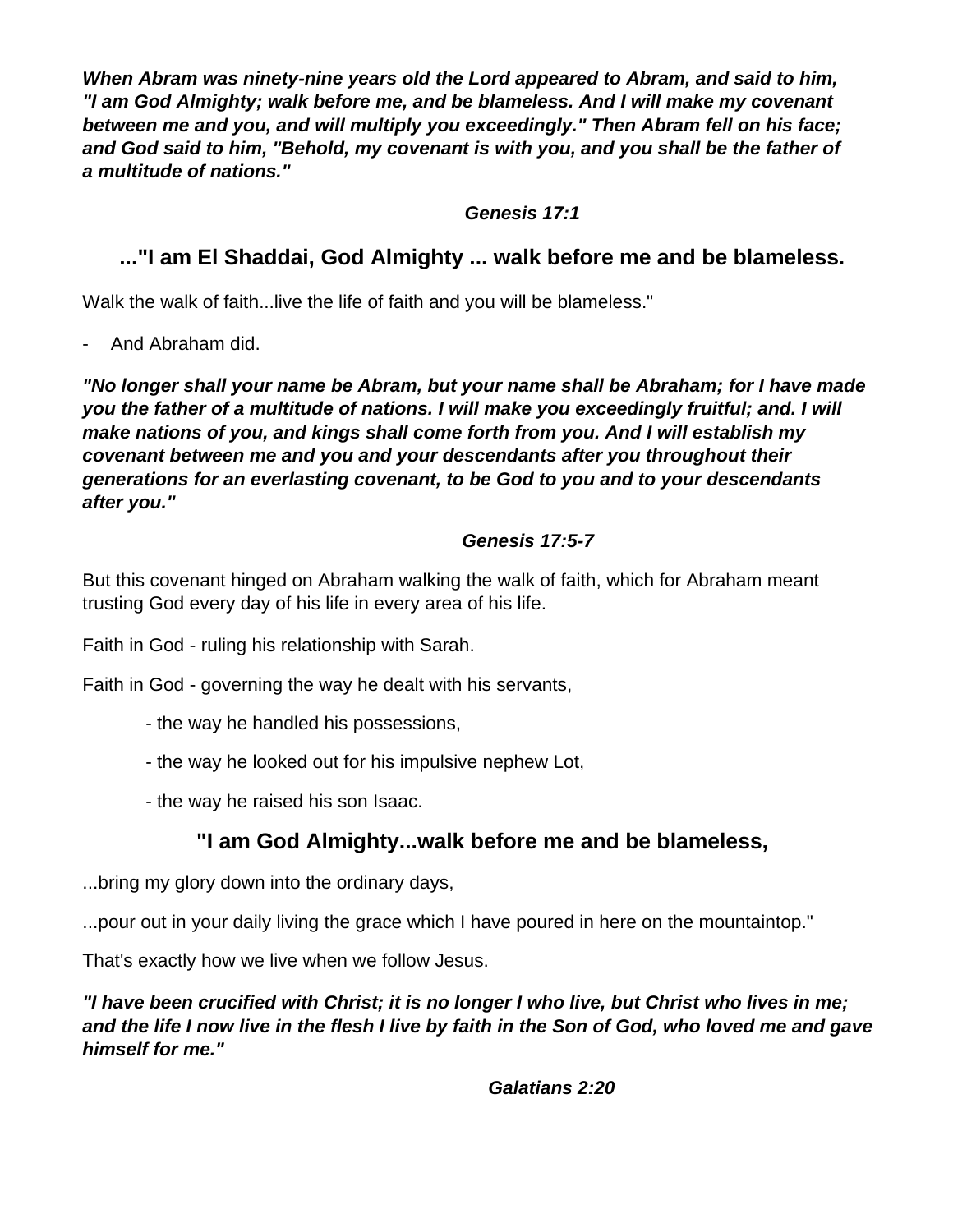"The life I now live in the flesh," ... in the flesh ... in the real world of buying and selling, waking and resting..."I live by faith in the Son of God who loved me and gave himself for me,"... faith in God ... in the marketplace, the bedroom, the kitchen.

Jesus says to us, his disciples, exactly what the Father said to Abraham,

# *"I am El Shaddai, the God who sustains you. Walk before me and be blameless."*



In other words,

"Live your daily life in my presence. "

"Trust me that I am able to keep you, and you will be blameless.

Take my name with you down into the valley.

Take my Spirit with you out into the wilderness... and you will be blameless."

Sometime ago somebody broke the lock on Jean's car during the night. I fixed it. The following night they broke the other lock. I fixed it. But when I went to bed that night I was thinking, what are they going to do tonight? Then the thought came, almost like an audible voice,

*"Except the Lord build the house, those who build it labor in vain. Except the Lord watches over the city, the watchman stays awake in vain. It is vain that you rise up early and go late to rest, eating the bread of anxious toil; for he gives to his beloved sleep."* 

### *Psalm 127*

And I had peace and went to sleep. That was an inspired moment. But now it's up to me to walk in that, to hang on to that day after day, night after night.

Things are rough in the workplace. "Walk before me there...practice my presence. Remember that I am with you and you will be blameless. Your walk will be inspired."

Things at home are not the way you'd like them. "Walk with me. Live under my yoke. Learn from me to be a servant and you will be blameless. Your walk will be inspired."

You're moping around with a wound which some Christian inflicted on you. "Walk before me... walk before me. Get your eyes on me and you will be blameless. Your walk will be inspired."